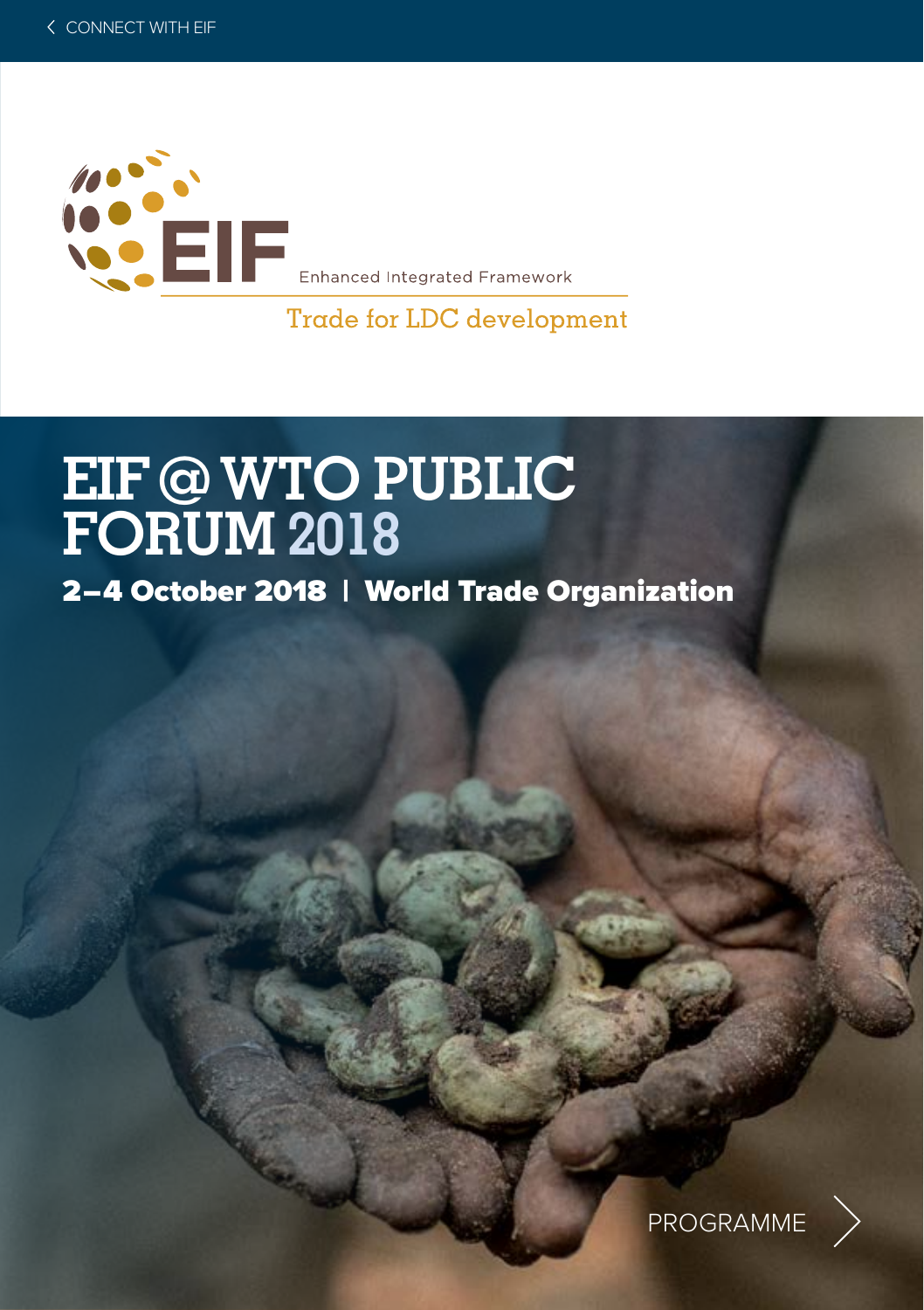# #Trade2030 #WTOPublicForum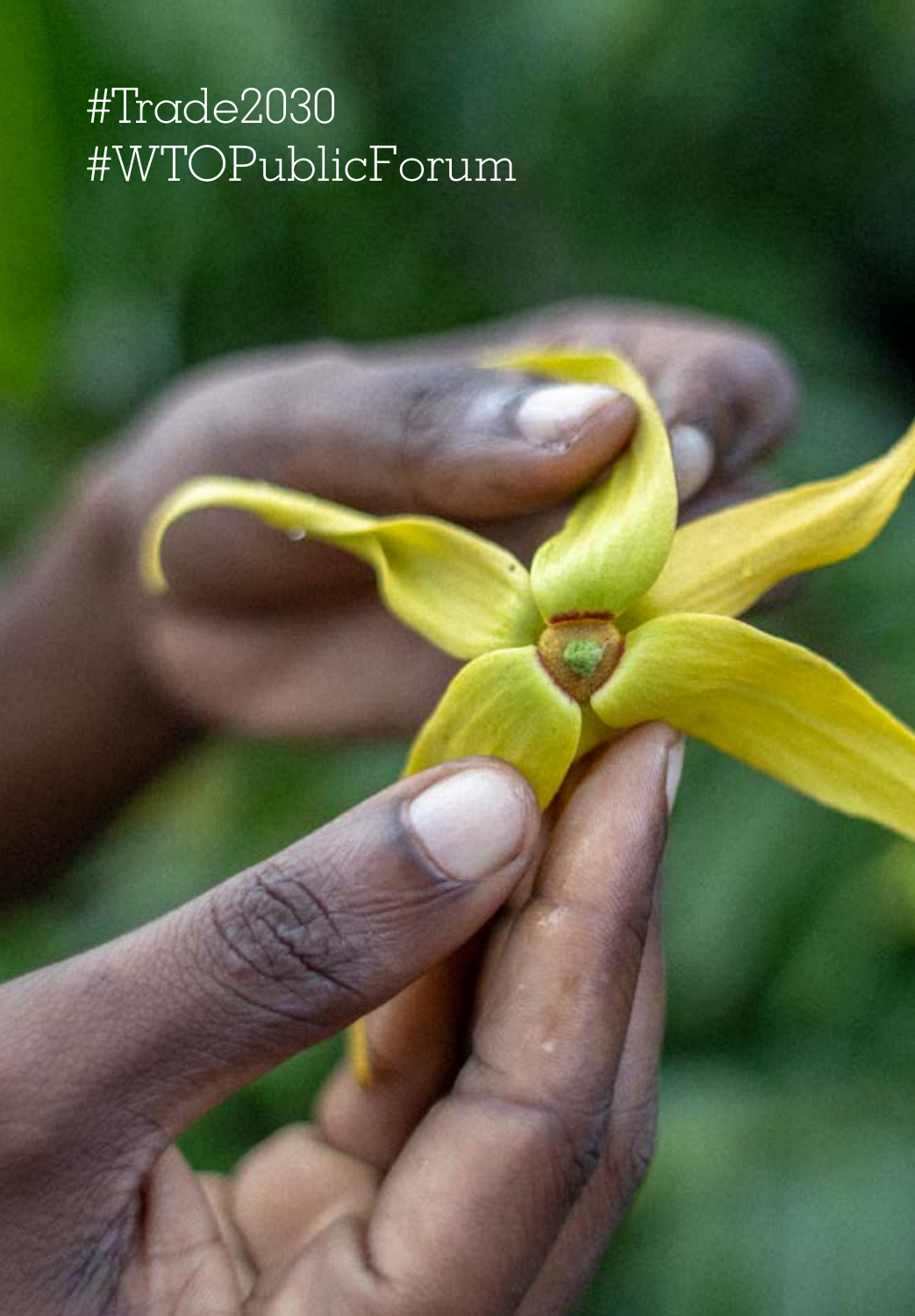### **TRADE FOR PEACE:**

Integration of fragile states into the global economy as a pathway towards peace and resilience

#### Where: Room W

#### When: Thursday, 4 October 17:00–18:30

More than 1.6 billion people still live in countries affected by fragility and conflict, with many today living in Least Developed Countries (LDCs). By 2030 most of the world's poor are expected to live in fragile and conflict-affected countries. While trade opens new opportunities, the countries that have long been isolated by years of conflict, including 13 out of 22 governments acceding to the WTO, are yet to fully realize their trade potential. They face specific conflict-related challenges in building their economic foundation and integrating into the global economy to strengthen their economies and institutional framework, to attract investments, and to raise the standards of living.

The working session will focus on the role of trade in fragile contexts to help achieve the SDGs. It will discuss how trade policy can be harnessed to prevent conflict, build resilience and contribute to inclusive and sustainable development. The role of WTO accessions and its contribution to peace and state building, and how these could be expedited to facilitate faster recovery from conflict , will also be analysed.

**ORGANIZERS:** *World Trade Organization (WTO), g7+ Secretariat, Enhanced Integrated Framework (EIF), United Nations Development Programme (UNDP)*

#### **KEYNOTE SPEAKER:**

**H.E. Mr. Xanana Gusmão**, Former President and Former Prime Minister of Timor-Leste

#### **MODERATOR:**

**Ambassador Alan Wm. Wolff**, Deputy Director General, WTO Secretariat

#### **PANELLISTS:**

**H.E. Mr. Peter Bayuku Konteh**, *Minister for Trade and Industry of Sierra Leone, g7+ Chairing Country*

**H.E. Ms. Kamila Sidiqi**, *Deputy Minister for Commerce at the Ministry of Industry and Commerce of Afghanistan*

**Ms. Maryan Hassan,** *Chief Negotiator for the Accession of Somalia to the WTO*

**Ms. Sara Sekkenes**, *Conflict Prevention and Partnerships Advisor, UNDP* 

**Mr. Will Martindale**, *Head of Policy and Research, at UN-supported Principles for Responsible Investment (PRI)*











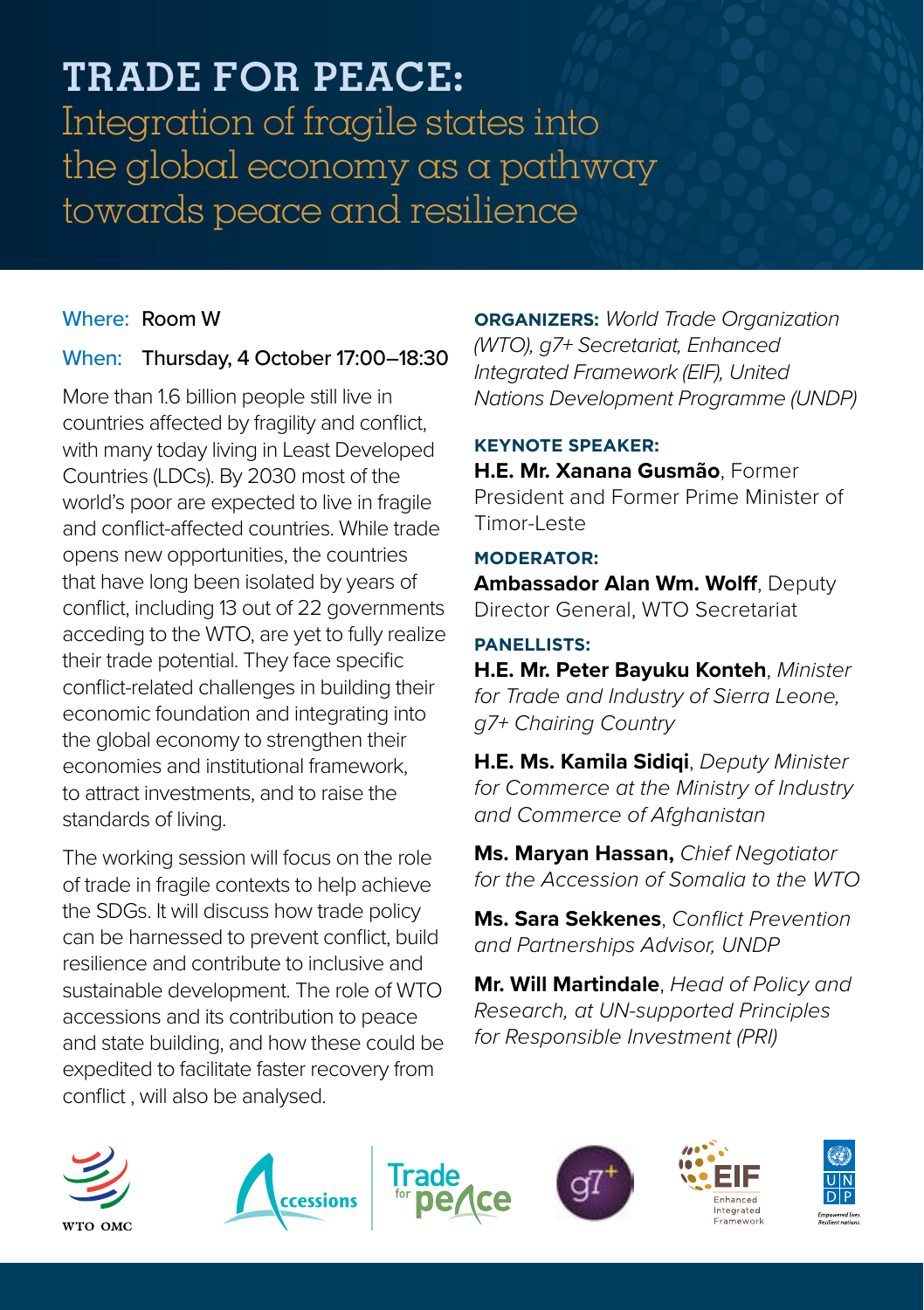**FILM LAUNCH:** Exploring the agriculture and trade nexus in Africa: Stories from Malawi, Comoros and The Gambia

#### Where: Room Z

When: 2–4 October 2018 Films screening all day

#### *#trade4dev and EIF*

#### *Trading for Malawi's farmers, and the future*

*Entrepreneurs in action in Comoros*

#### *Gambia getting more from cashews*

In some of the most impoverished countries in the world, agriculture is the backbone of the economy. From household cultivation to cooperative harvesting to large-scale commodity production, the growing of crops for sustenance and for income supports millions of the African continent's poor. To create more stability for citizens and to increase exports for sustainable development, countries are taking trade analysis and applying it to their agricultural sectors – building on the promise of higher yields, better quality harvests and more markets.

Those efforts are as diverse as the people, the countries and the geographies, and this suite of videos examines three different approaches in Africa to enhancing agricultural production while expanding markets, and changing lives in the process.

Please join us for the launch of these EIF stories – that show the impact trade can have on farmers, that show how people with ideas can spur new industry, that show how partnerships can catalyze outcomes, and that demonstrate how agriculture fosters development in LDCs.

#### **ORGANIZER:**

*Enhanced Integrated Framework (EIF)*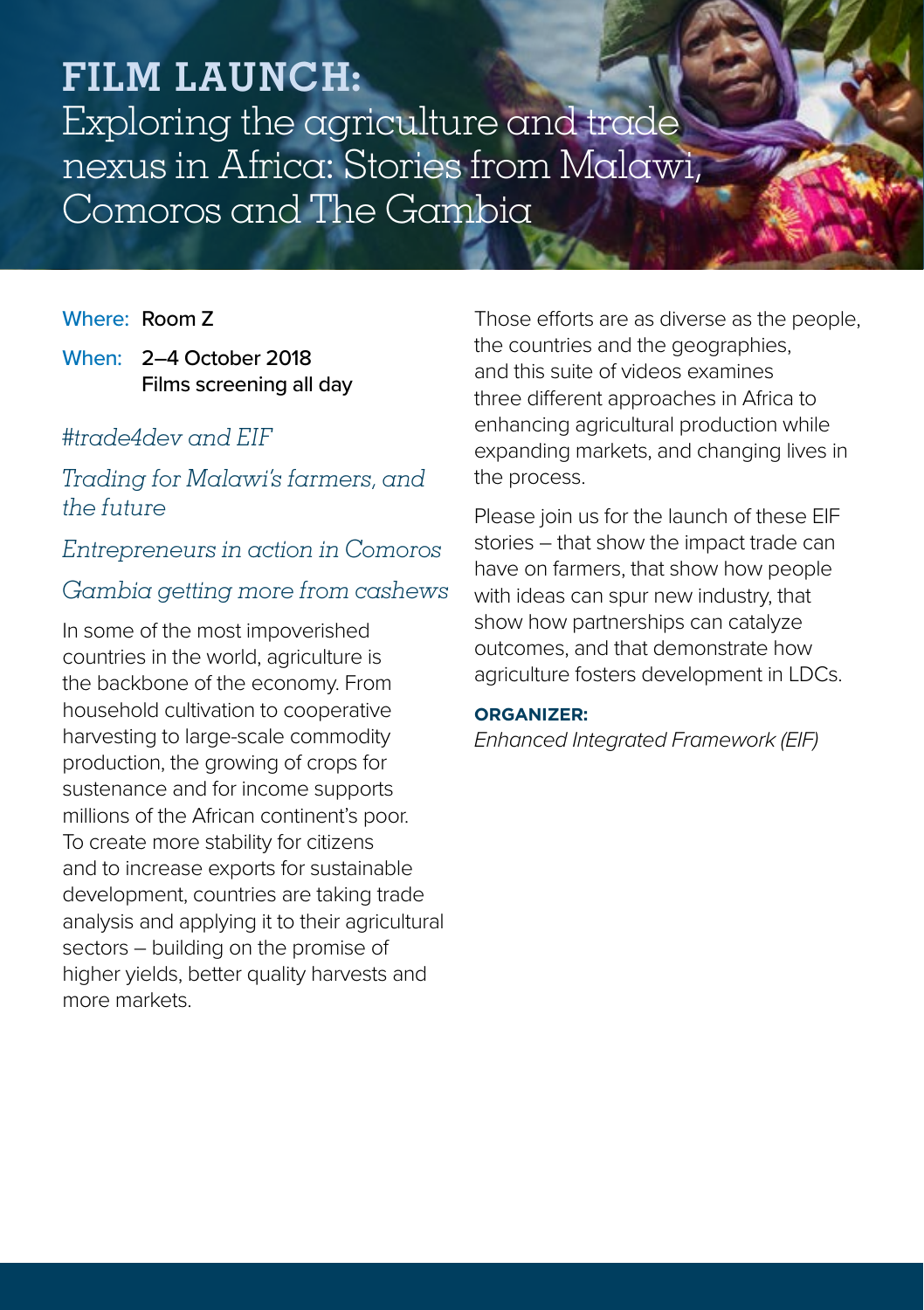## **PARTICIPATING IN:**

#### **EIF PANELLIST:** *Ratnakar Adhikari, EIF Executive Director*

The 4th Industrial Revolution: What is in it for the multilateral trading system and developing countries?

Where: Room S3

When: Tuesday, 2 October 15:30–17:00

**ORGANIZERS:** *Ministry of Commerce, Government of Tunisia and Consumer Unity & Trust Society International (CUTS*)

Technology for trade and agriculture: Unleashing agriculture global value chains (GVCs) potential in OIC Member Countries

#### Where: Room E

When: Tuesday, 2 October 17:00–18:30

**ORGANIZER:** *International Islamic Trade Finance Corporation (ITFC)*

How to harness the industrialization opportunities of the African Continental Free Trade Area in the digital age

Where: Room D

When: Wednesday, 3 October 15:30–17:00

**ORGANIZER:** *United Nations Economic Commission for Africa (UNECA)*

**EIF PANELLIST:** *Annette Ssemuwemba, EIF Deputy Executive Director*

Agricultural technology (AgTech) disruptors in East African value chains: Implications for regional integration and inequality

Where: Room S2

When: Tuesday, 2 October 14:00–15:30

**ORGANIZERS:** *East African Community (EAC) and Overseas Development Institute (ODI)* 

Women, trade and development: Experiences supporting women'sled organizations in developing countries to improve their participation in initiatives aiming at boosting production, processing and trade

Where: Room B

When: Wednesday, 3 October 17:00–18:30

**ORGANIZER:** *CIDEAL Foundation for Cooperation and Research*